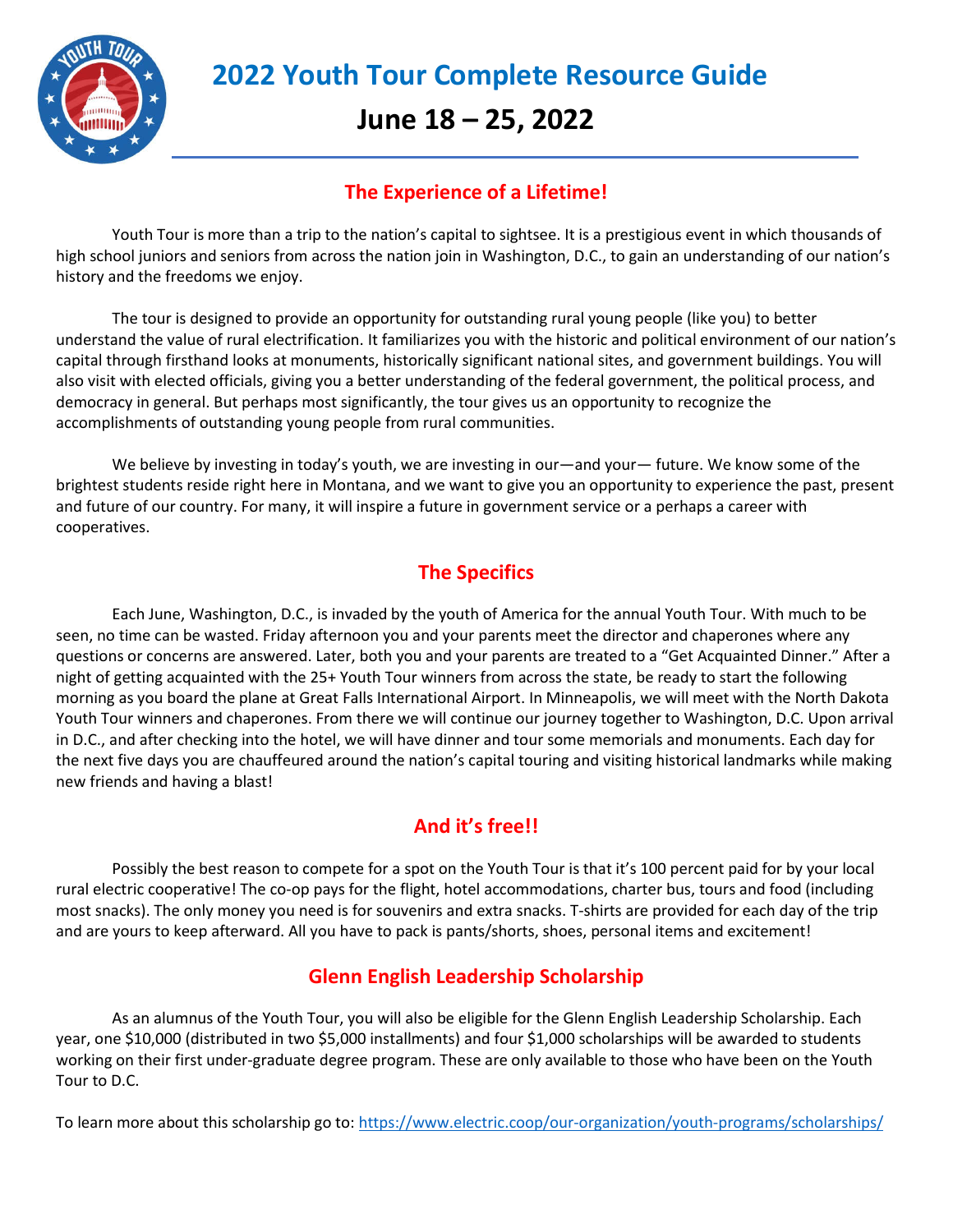### **Mission**

- Reward students for academic achievement and community leadership
- Educate students about the role of electric cooperatives in the national economy
- Foster students' appreciation for the democratic form of government
- Expose students to the sights and sounds of our nation's heritage
- Build students' leadership skills so that they may make a difference in their communities

# **History of Youth Tour**

Since the late 1950s, more than 50,000 high school students have walked away from the Youth Tour experience as better leaders equipped with the confidence to make a difference and inspired to better communities. Montana's local rural electric cooperatives have been sending youths to Washington, D.C., for more than 20 years.

# **What is a Cooperative?**

A cooperative is a private, nonprofit corporation owned by its consumer-members. Each consumer of the cooperative is a member with one vote in the affairs of the cooperative. Bylaws adopted by members set forth their rights and responsibilities, and the guidelines which assure the democratic organization.

Members elect the directors of the cooperative, and an annual meeting is held to conduct the business of the co-op. The directors employ a professional manager for the electric cooperative, and who oversees highly skilled, trained and professional employees.

Electric rates are established by the local cooperative board of directors, based upon what it actually costs to provide safe, dependable service and to meet payment schedules on loans. Rates are designed so that revenues exceed expenses. This "margin" is allocated back to the members of the cooperative in the form of capital credits. Members receive money back based on the amount of electricity they have used during the allocation period. This return of capital maintains the nonprofit status of the cooperative.

### **How are Cooperatives Different?**

For each individual need there is an interlocking service of many conducting the business. The end result, quality and price of goods and services in communities is the measure of success. Each end product or service is in competition with other similar products and services. The business that best satisfies customers or members' needs is the one that will prosper.

# **Cooperative Principles**

Perhaps the biggest difference between cooperatives and other types of businesses is the adherence to the seven Rochdale Principles. The idea of a user-owned business originated in England in the mid-1800s. Charles Howarth, a member of a group of weavers in the town of Rochdale in northern England, drew up the first set of core principles that now guide and direct the cooperative way of business.

Although stated in many ways, the Rochdale Principles require that a cooperative must be open for anyone to join. Every member retains one voice, one vote. Electric cooperatives hold member business meetings annually, allowing members to elect fellow consumers to guide the cooperative and have a say in how their utility is run. They also state members must receive direct benefits, like capital credits, when the co-op is in good financial shape.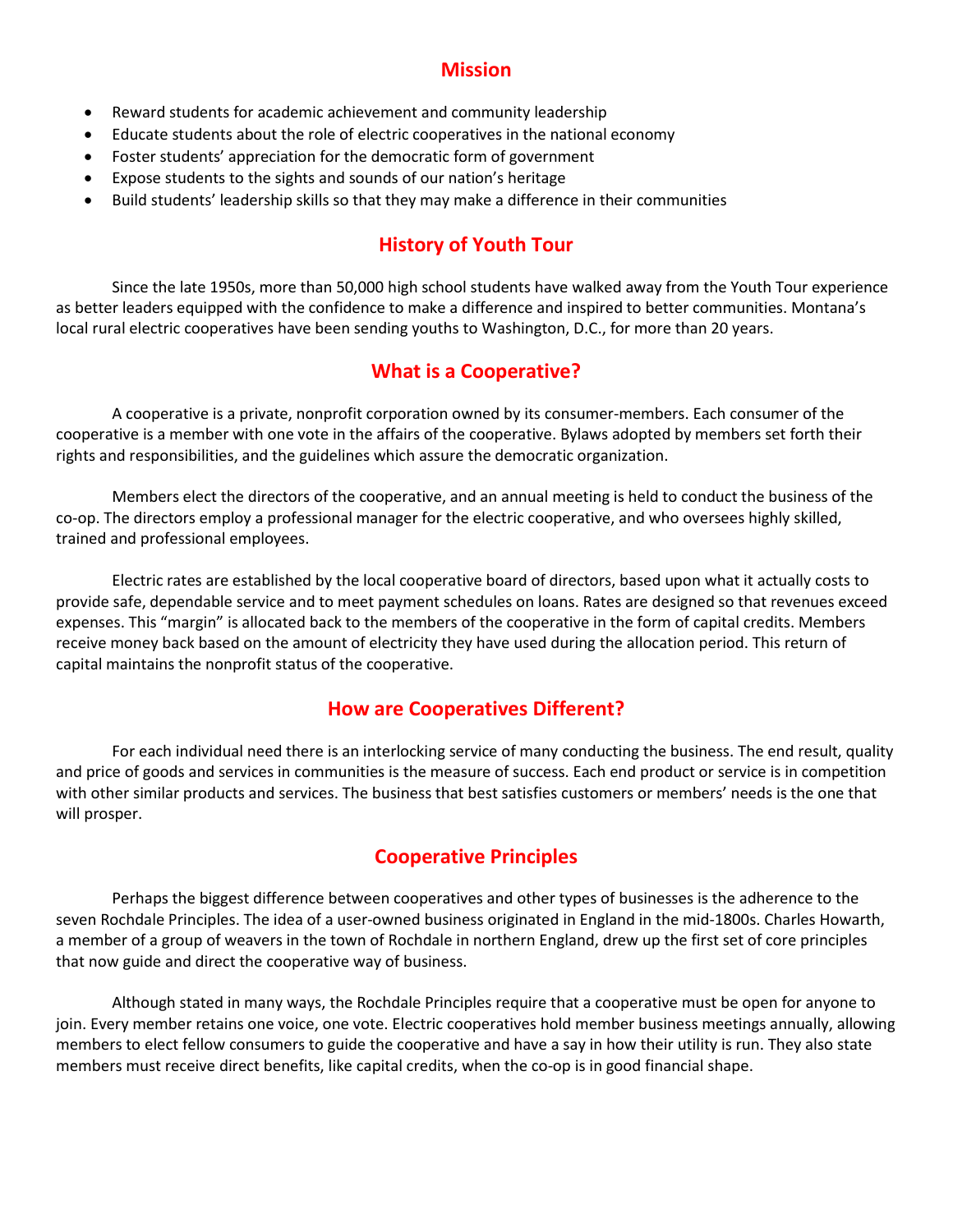Education remains another big focus. Electric cooperatives provide safety information in schools, share ideas on how tomake your home more energy efficient to keep electric bills affordable, and make sure elected officials and opinionleaders know about the cooperative business model. Perhaps most important of all, cooperatives are independent and community-focused, not tied to the purse strings of far-flung investors. Cooperatives help drive local economic development, fund scholarships, support local charities and work to make life better in the areas they serve.

*"Cooperatives are a reminder to the international community that it is possible to pursue both economic viability and social responsibility."*

*-UN Secretary-General Ban Ki-moon, speaking on the International Year of the Cooperatives, 2012*

### **7 Cooperative Principles**

### **Voluntary and Open Membership**

Cooperatives are open to all persons able to use their services and willing to accept the responsibilities of membership, without gender, social, racial, political or religious discrimination.

#### **Democratic Member Control**

Cooperatives are democratic organizations controlled by their members, who actively participate in setting policies and making decisions. The elected representatives are accountable to the membership. In primary cooperatives, members have equal voting rights (one member, one vote) and cooperatives at other levels are organized in a democratic manner.

#### **Members' Economic Participation**

Members contribute equitably to, and democratically control, the capital of their cooperative. At least part of that capital is usually the common property of the cooperative. Members usually receive limited compensation, if any, on capital subscribed as a condition of membership. Members allocate surpluses for any or all of the following purposes: developing the cooperative, possibly by setting up reserves, part of which at least would be indivisible; benefiting members in proportion to their transactions with the cooperative; and supporting other activities approved by the membership.

### **Autonomy and Independence**

Cooperatives are autonomous, self-help organizations controlled by their members. If they enter into agreements with other organizations, including governments, or raise capital from external sources, they do so on terms that ensure democratic control by their members and maintain their cooperative autonomy.

### **Education, Training and Information**

Cooperatives provide education and training for their members, elected representatives, managers and employees so they can contribute effectively to the development of their cooperatives. They inform the general public, particularly young people and opinion leaders, about the nature and benefits of cooperation.

### **Cooperation Among Cooperatives**

Cooperatives serve their members most effectively and strengthen the cooperative movement by working together through local, national, regional and international structures.

### **Concern for Community**

While focusing on member needs, cooperatives work for the sustainable development of their communities through policies accepted by their members.